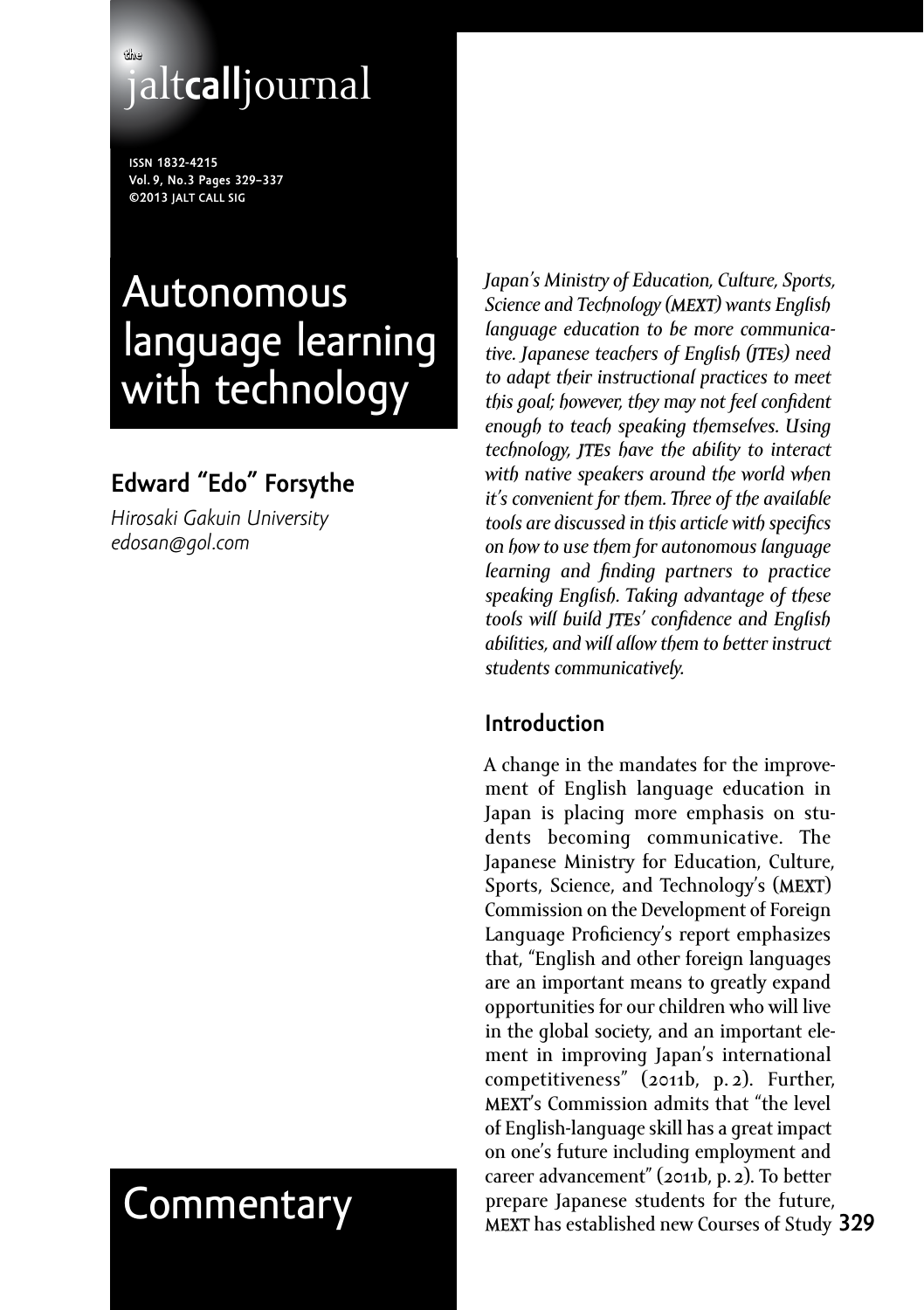for the improvement of students' academic abilities which provide a variety of recommended changes to English language teaching methods, including the addition of English as a required subject in fifth and sixth grades in 2011 (MEXT, 2011b). One of their more specific goals is to center the teaching of English on listening and speaking at the elementary level to "foster a positive attitude toward communication" (MEXT, 2011a, p. 1). MEXT recognizes that in order to meet this goal, "classes must be shifted from lecture style toward student-centered language activities by employing such educational forms as speeches, presentations, debates and discussions" (MEXT, 2011b, p. 3) at age-appropriate levels, and even to have English classes conducted in English in high schools (2011c). These reforms, while encouraging for the future of English language education in Japan, place a great burden on teachers to be proficient in English to a degree necessary to teach it confidently.

Because of these revisions, one of the goals of MEXT in the coming years will be "promoting systematically designed training for teachers and the training will be completed by the end of fiscal year 2010" (2008). A 2010 Benesse Corporation-sponsored survey of over 2,300 elementary school teachers showed that 68% of those surveyed lacked confidence in their personal English level and their ability to teach English (as cited in Zifcak, 2011). MEXT realizes that "reinforcement of English skills and instructional abilities of English teachers is extremely important for the improvement of students' proficiency in English" (2011b, p. 9). Also, to prepare English teachers to meet the needs of the students and to make them comfortable in their own English communication abilities, "intensive training of English teachers is needed to improve their qualifications and performance" (MEXT, 2011b, p. 9). Unfortunately, Tahira (2012) argues that "MEXT's commitment to the new policies is in doubt as evidenced by a lack of meaningful support for teachers" (p. 3). Therefore this paper provides resources for teachers to improve their confidence in their English language abilities on their own using technology. While it is not an all-encompassing guide to selfimprovement of one's English skills, the tools described below will help language learners take the first steps in autonomous language learning.

#### **Classrooms of the future**

Thanks to the interconnectivity of the global community, opportunities to practice a foreign language have blossomed. Technology allows instant and free contact between people in countries around the globe. Japanese students of English used to have to rely on posters, books and videos to get a glimpse of what life was really like abroad; now an English teacher in Japan can connect their students with English-speaking students of Japanese via online collaborative activities to make their lessons more engaging. With some coordination between teachers, an English class in Japan can connect with a classroom in another country via *Skype* so that students can see life in that country firsthand and practice speaking with native speakers. Thanks to technology, foreign cultures and new international friends are now only a mouse-click away.

Now that the goals of English education in Japan are shifting, Japanese teachers of English (JTEs) find themselves having to rethink their approach to classroom instruction. However, the fact that many **JTE**s have not had opportunities to practice speaking English regularly has resulted in most of them having difficulty speaking English, much less teaching conversation in the classroom. Teachers have even "expressed concern about their ability to communicate with ALTs [Assistant Language Teachers]" (Fennelly & Luxton, 2011, p.

**330** 21). In order for teachers to improve their speaking skills, they need to find new ways to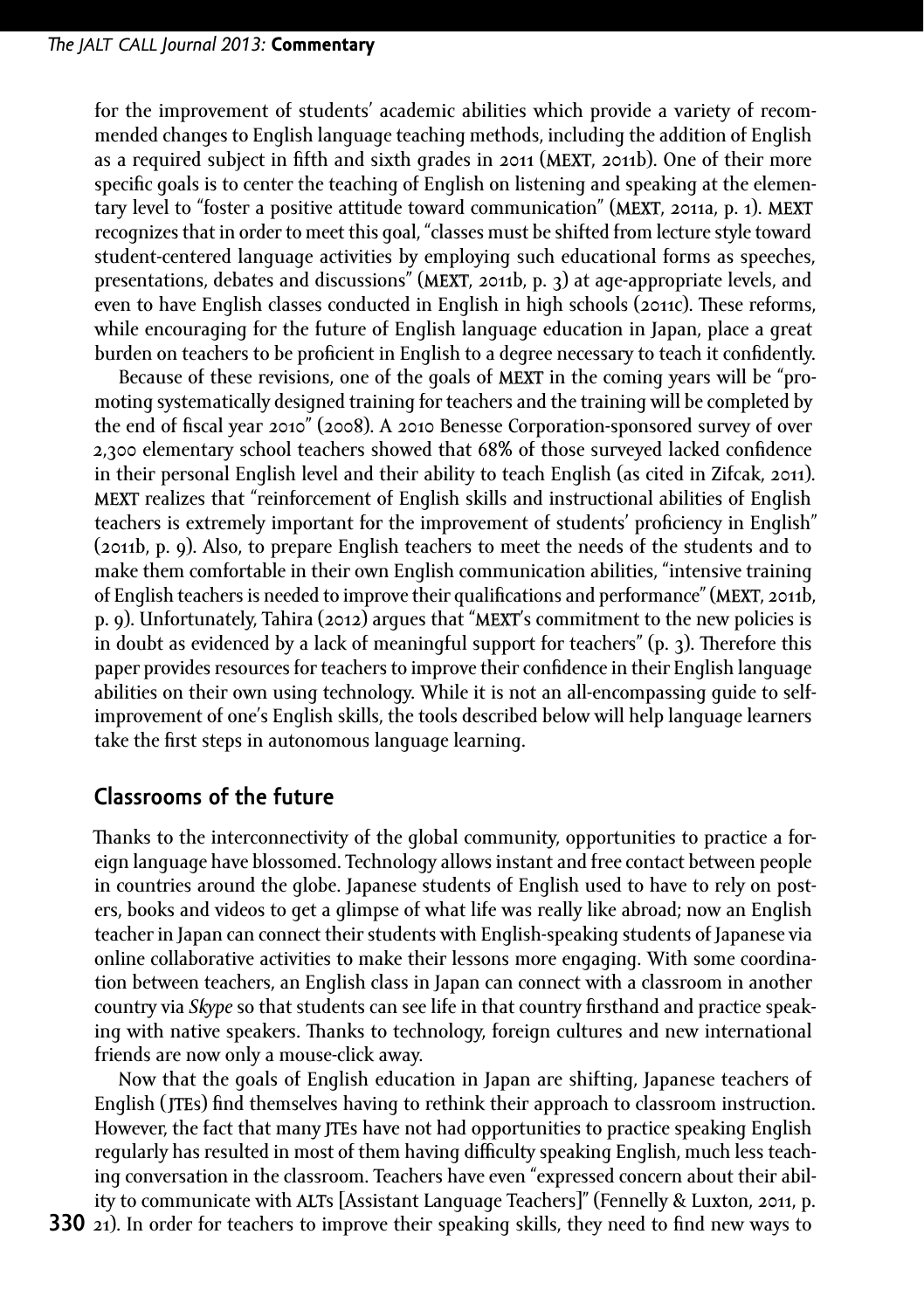brush up on their English conversation skills. Thankfully, there are several tools available to enable them to practice speaking English, such as *The Mixxer*, *Livemocha*, *Skype*, and virtual worlds. Practice is the key to fluency in any language, and technology allows people to practice speaking with native speakers of other languages more easily than ever before.

Because teachers are extremely busy and it takes time to meet a person, develop a relationship and practice speaking English, it is not practical for **JTE**s to try to find time in their busy schedules to seek out speaking partners in their local communities. They can, however, use technology to more expediently find people to practice English with whenever it is convenient for them. Considering teachers' busy schedules, making even a little time to practice English will be beneficial; Wu and Marek (2010) proved that "even a relatively small amount of authentic interaction in the target language made students more comfortable with information they had already learned, changed their perception of how well they were able to apply their skills, and inspired them to make global, cross-cultural connections" (p. 110). So regular, short periods of English practice by JTEs will boost their confidence in their English skills and their ability to use English in the classroom.

#### **Tools for self-improvement**

Technology allows language learners to move beyond their textbooks to use their L2 in a real setting with native or fluent speakers of that language. Wu and Marek (2010) showed that "positive interaction with native speakers [using technology] builds student confidence, leading to the end result of improved ability" (p. 110); so the below tools offer a means of boosting the confidence of teachers which Fennelly and Luxton (2011) state is lacking. There are several ways to leverage technology to help language learners engage with native speakers, and a number of websites which are designed to assist learners in improving their communications skills. Sites like *The Mixxer* (<www.language-exchanges. org>) and *Livemocha.com* provide users an opportunity to write a blog post in their foreign language and to have more proficient speakers correct or comment on the text with suggestions for improvement. These exchanges of language mentoring allow users to make friends with other language learners and these friendships can lead from asynchronous text-based exchanges to synchronous audio or video-based interactions. In order to more easily explain the program descriptions and functions of the tools below, the perspective of a Japanese-speaking English language learner (ELL) will be used.

#### *The Mixxer*

**331** text in English and an English speaker can read, correct, and comment on the text. The blog One of the better websites which fosters online interaction is *The Mixxer*. This site is "a free educational site for language learners hosted by Dickinson College. *The Mixxer* is designed to connect language learners around the world so that everyone is both student and teacher" (The Mixxer, n.d., n.p.). *The Mixxer* website offers a Japanese version as well as English to make it easier for those who are less confident in using the Internet in English. When creating an account, the user selects which language(s) they speak fluently and which languages they desire to learn or practice. Once the account has been created and the user logs in, they will be taken to the user's Homepage (see Figure 1). The Home page allows users to begin writing a blog post by clicking on the Post a Blog tab. Then other proficient speakers can give feedback on the user's blog post: for example, the **JTE** can write a short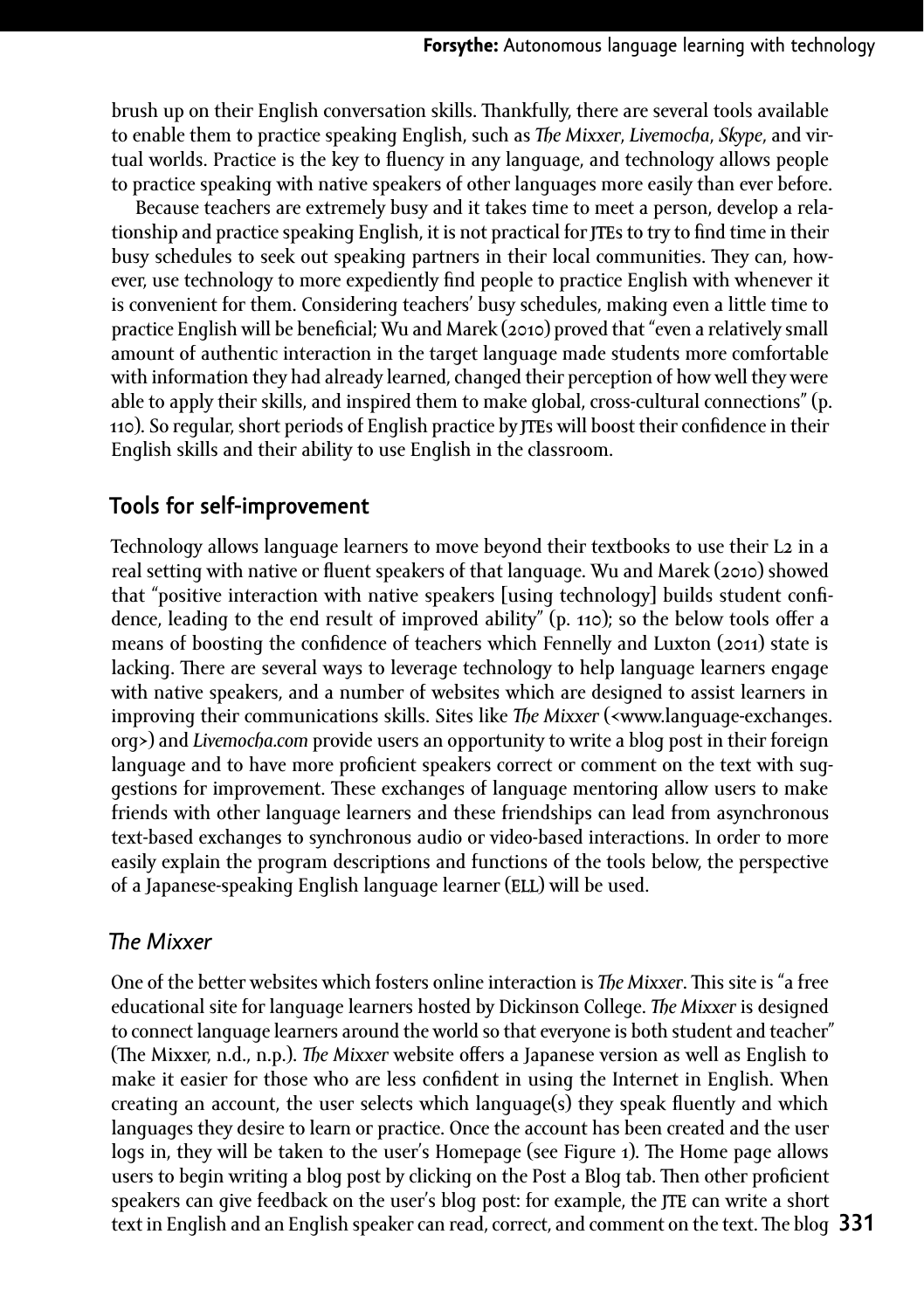posting interface is similar to common word processing programs, so it is easy to use. It is through this exchange of comments and suggestions for improvement that a relationship begins between *Mixxer* users.



Figure 1. *The Mixxer* User's homepage.

*The Mixxer's* user Homepage also suggests other *The Mixxer* users who are potential language learning partners due to a shared interest in the same languages (usually the recommended partners are native speakers of the language the user stated that they were learning in the account creation process). These suggestions make it easy for an ELL to make contact with English speakers who desire to learn or practice Japanese, thus giving them a common interest upon which to build a relationship. For ELLs who are not comfortable making direct contact with other language learners they do not know, they can wait for other users to initiate contact with them or simply post a blog entry in English and wait for someone to read and comment on it. Once comments are received to the blog post (this can often take a few days to a week), the ELL can correspond with the commenter and begin to form a friendship. Comments are exchanged in a format similar to SMS message systems, so there is no need to try to learn a new system for communicating. A final way to use *The Mixxer* to meet language practice partners is to read other learners' posts and make comments on them. A JTE can search for posts in Japanese and comment on the user's post or make suggestions for improvement. The other user will appreciate the feedback and may continue the conversation and eventually become an online friend.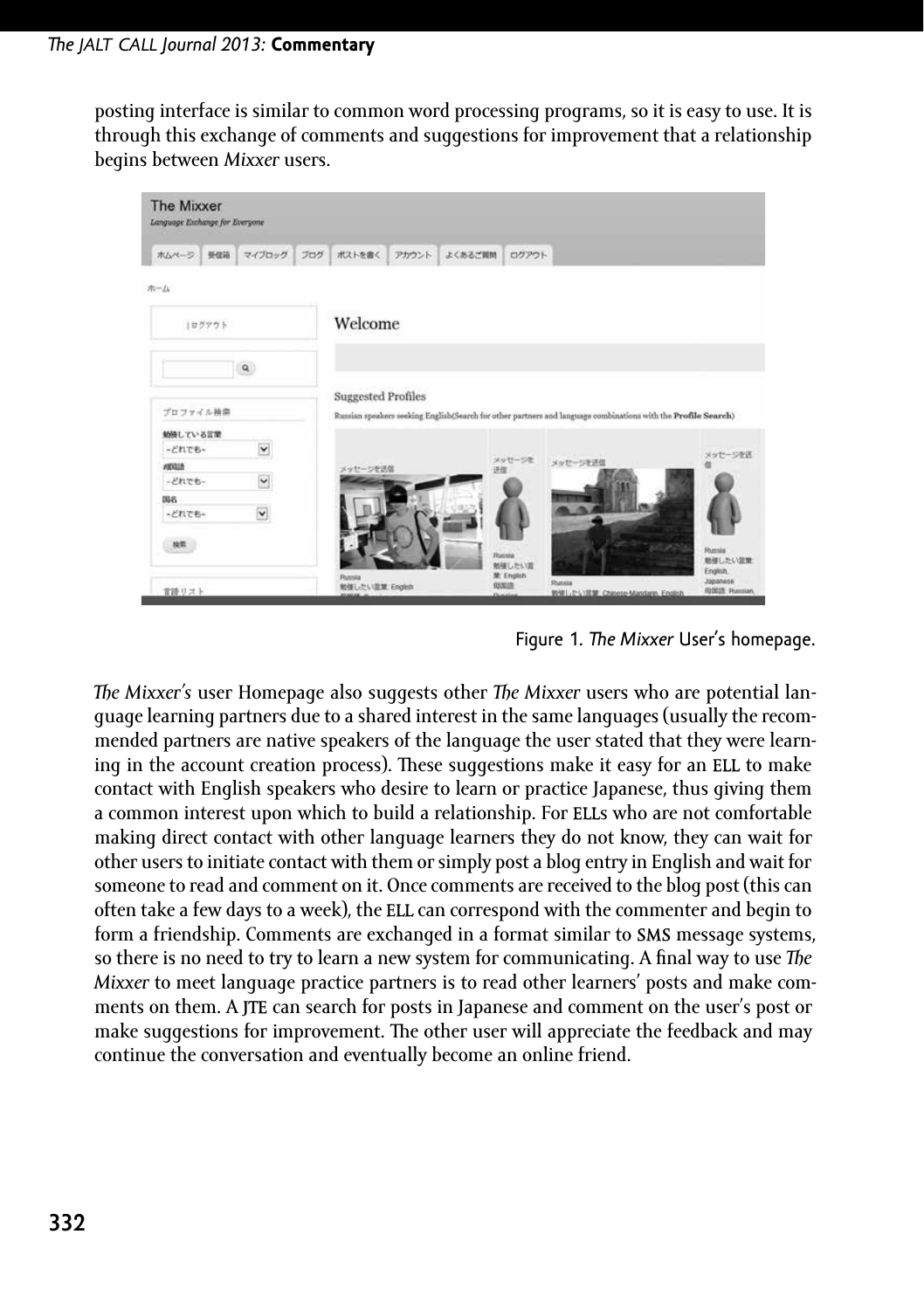| The Mixxer<br>Language Exchange for Everyone |                                                                                                                               |
|----------------------------------------------|-------------------------------------------------------------------------------------------------------------------------------|
| ホムページ 受信箱 マイブロッグ                             | フログ<br>ポストを置く  <br>アカウント よくあるご興味 ログアウト                                                                                        |
| $Re - A$ > Create content                    |                                                                                                                               |
| 1ログアウト                                       | Blog entryの作成<br>ms -                                                                                                         |
| $\alpha$                                     |                                                                                                                               |
|                                              | Body Gmportant - all blog posts, including group posts are visible to everyone) (Edit summary)<br>■ノリギま者に日ウキミゴーーズな高国之日を作り通信国営 |
| プロファイル検索                                     |                                                                                                                               |
| 婚姻している言葉                                     |                                                                                                                               |
| $\check{\phantom{a}}$<br>-Cheb-              |                                                                                                                               |
| 球唱                                           |                                                                                                                               |
| $\check{}$<br>$-$ chre-                      |                                                                                                                               |
| 降名                                           |                                                                                                                               |
| $\overline{\mathsf{v}}$<br>ーどれでもー            |                                                                                                                               |
| ##                                           |                                                                                                                               |
| 言語リズト                                        |                                                                                                                               |

Figure 2. *The Mixxer* Blog Post Page

As the ELL makes contacts, exchanges messages and comments, and feels comfortable in their interaction with *Mixxer* friends, they have the ability to easily move to audio or video conversations using *Skype*. The user profiles in *The Mixxer* provide links to *Skype* accounts so that users can quickly connect via *Skype* and continue their interactions there. Before taking this step, learners should take some time to get to know the other person so that they feel comfortable interacting face to face.

#### *Skype*

For those not familiar with *Skype*, it is a fantastic and free tool that allows people to communicate using text, audio, or video via the Internet. It allows ELLs to not only practicing speaking, but also to experience and learn the nonverbal communication cues of foreign language speakers as well. It is an amazing resource which, with some planning and coordination, allows learners from around the world to connect with others, anywhere and at any time.

#### *Livemocha*

A website which is similar to *The Mixxer* is *Livemocha.com*. *Livemocha* also provides an opportunity for learners to receive and give feedback on written posts, and it also offers a Japanese version of the website. *Livemocha* does not provide the direct link to *Skype* that *The Mixxer* does, but there is nothing to prohibit *Livemocha* users from connecting via *Skype* on their own once a friendship has developed.

For ELLs who are more comfortable with structured language lessons to study English instead of free-flow writing, *Livemocha* offers a series of lessons from basic through intermediate levels. *Livemocha* describes itself as follows:

**333** flashcards, messaging, making friends, and more. If you learn best with a structured Membership is completely free. Your membership includes lots of free features: chat,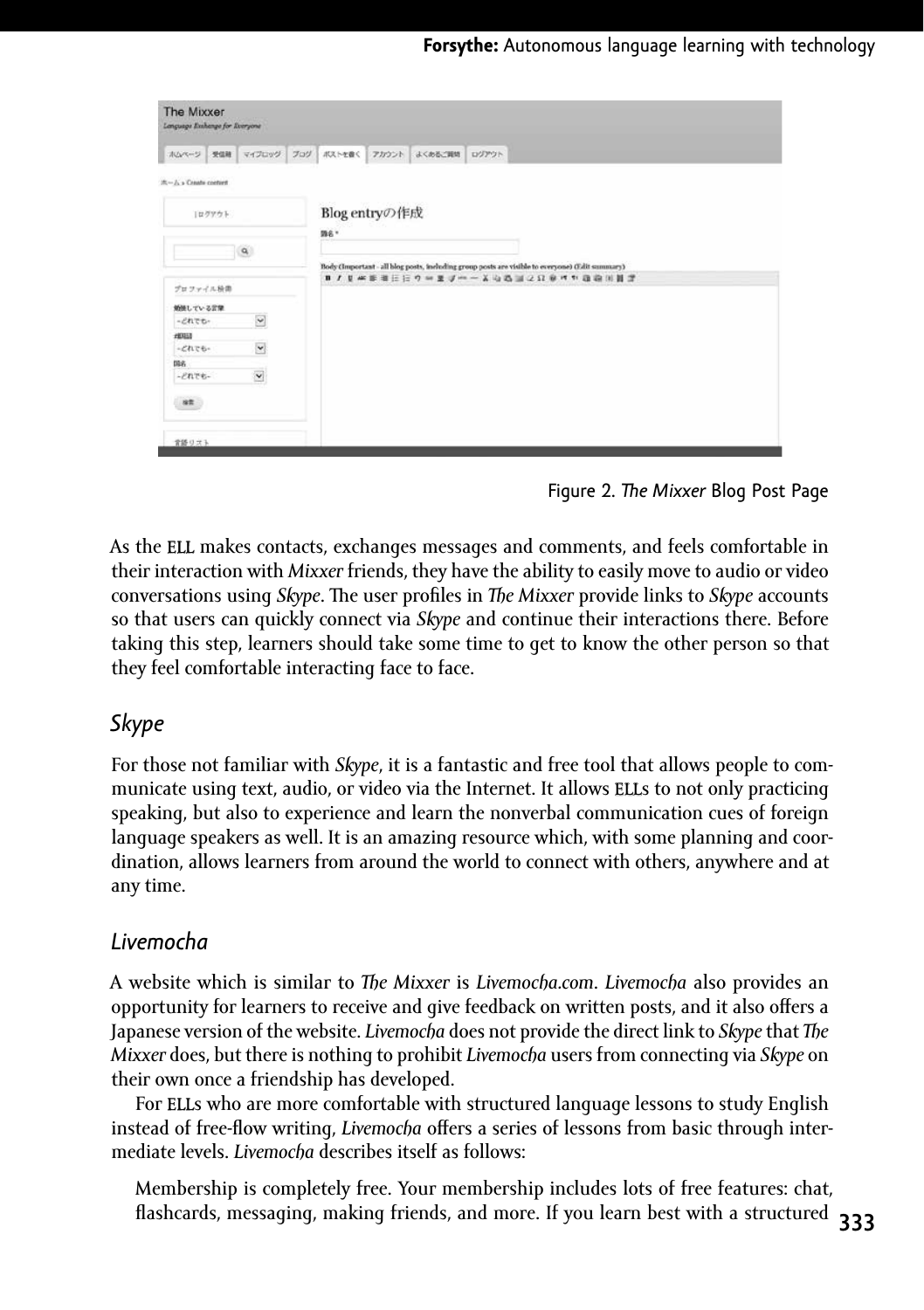language course, we offer both free basic and paid premium options. You can practice over 35 languages for free with our *Basic vocabulary builders* 101, 102, 201 and 202. These courses include Learn, Review, Write, and Speak exercises. (Livemocha, 2013, Help page)

*Livemocha* offers many activities to practice each language skill to help learners develop into fluent speakers of a foreign language, and also suggests language partners on the user's homepage to make it easier to find friends with common interests. The lessons cover various topics and are short enough to be completed in one sitting. As the users progress through the lessons, they can purchase higher-level lessons with points accrued by providing feedback to other users. Figure 3 below shows some of the English courses available to *Livemocha* users. Learners can also return to previous lessons, give comments or feedback to others, and find language study partners from the area on the left side of the screen; personal account actions are available on the right. *Livemocha* provides an excellent language resource for ELLs to develop through interaction with structured lessons as well as through feedback from native speakers.



Figure 3. *Livemocha* user Homepage

# *Other Language Learning Websites*

 There are other language-learning websites which profess to provide similar services to *The Mixxer* and *Livemocha*, such as *MyLanguageExchange.com* and *xLingo* (<www.languageexchange.org>). These sites offer very basic options for free but require payment for any real interactivity or functionality. The best advice for exploring sites other than those explained in detail above is to sign up for the free subscription to see what is available and to determine whether or not the site's premium resources are worth the cost.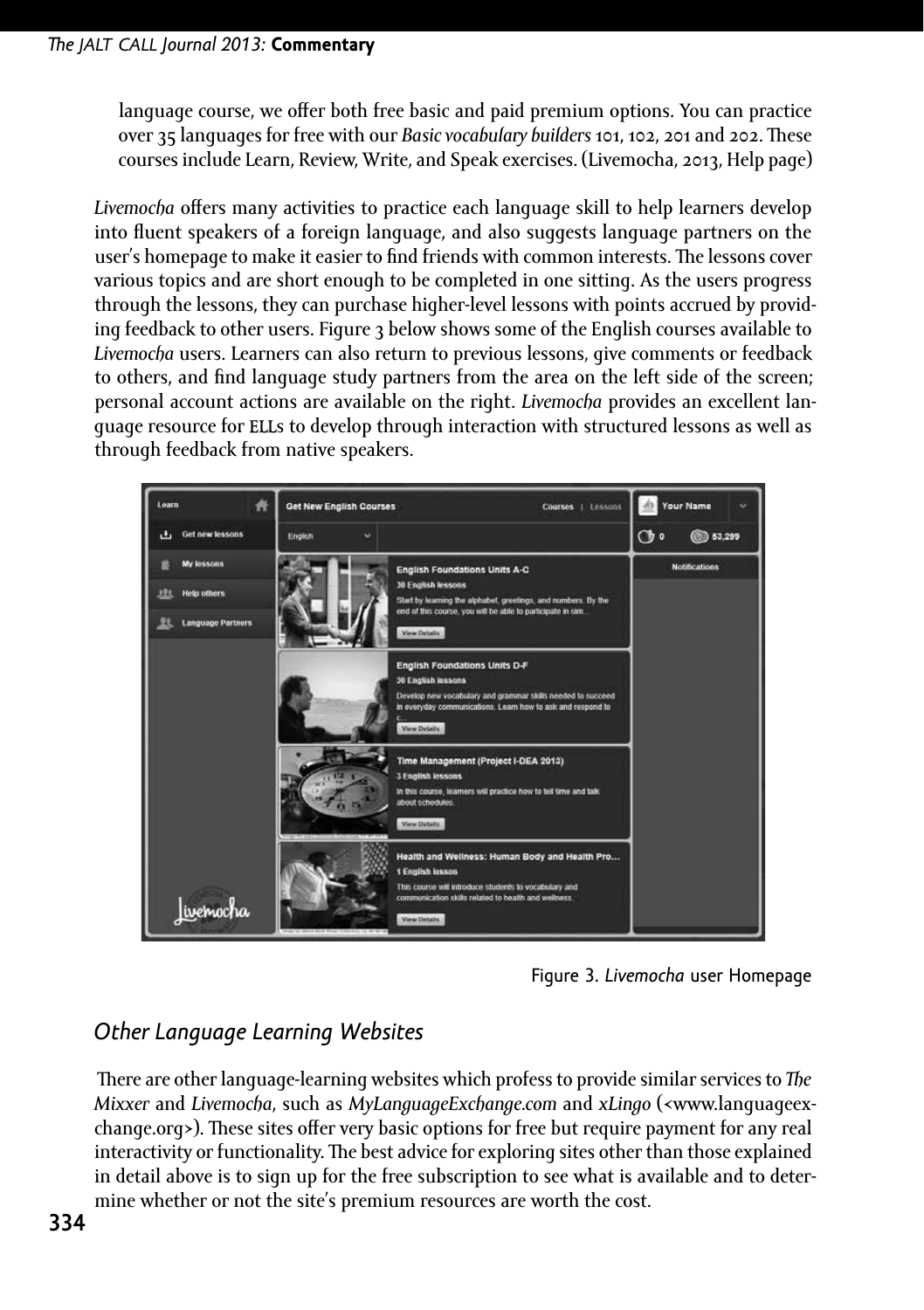### *Second Life*

For ELLs who want a more realistic online language practice experience, virtual worlds provide a place to interact with native speakers using an avatar. *Second Life*, one of the most popular virtual worlds, offers great opportunities for foreign language practice. This online community allows users to create an avatar and explore a virtual world, parts of which are similar to the real world. Participating in *Second Life* is free and anyone can create an avatar and explore the site, interacting with other users as desired. A Japanese interface for *Second Life* is available to make it easy to use. Additionally, the *Second Life* website offers many tutorials on a wide variety of topics to help users more easily explore its virtual world.

To begin, visit <secondlife.com> and create an account for free. Some time is required at first to create the account, create the avatar, and learn how to explore the *Second Life* virtual world. New users are automatically directed to a practice area where users learn how to control their avatars to accomplish tasks. However, once the initial steps are complete, exploring *Second Life* and interacting with other avatars is quick and easy. Interesting locations within *Second Life* include Moscow's Red Square, Washington, DC, the Forbidden City in Beijing, and many more. These virtual locations are detailed replicas of the real places and visiting them can be just as fascinating as a real-life tour. Additionally, within *Second Life*, there are areas created for congregation and interacting with other users and those spots are listed as *Chat Hot Spots* under the search function's *Destinations* heading. *Second Life's* multicultural users and virtual locations make it a wonderful opportunity for foreign language learners to meet fluent speakers of their target language.



Figure 4. Avatars chatting in *Second Life*

**335** a great opportunity for language learners to find partners for conversation practice with Many places on *Second Life* are identified as common meeting locations for certain nationalities and users can search through the list of virtual locations to find places to meet other English speakers. Once arriving at such a place, users can find another avatar and begin chatting with them using text or voice chat as seen in Figure 4. Virtual worlds offer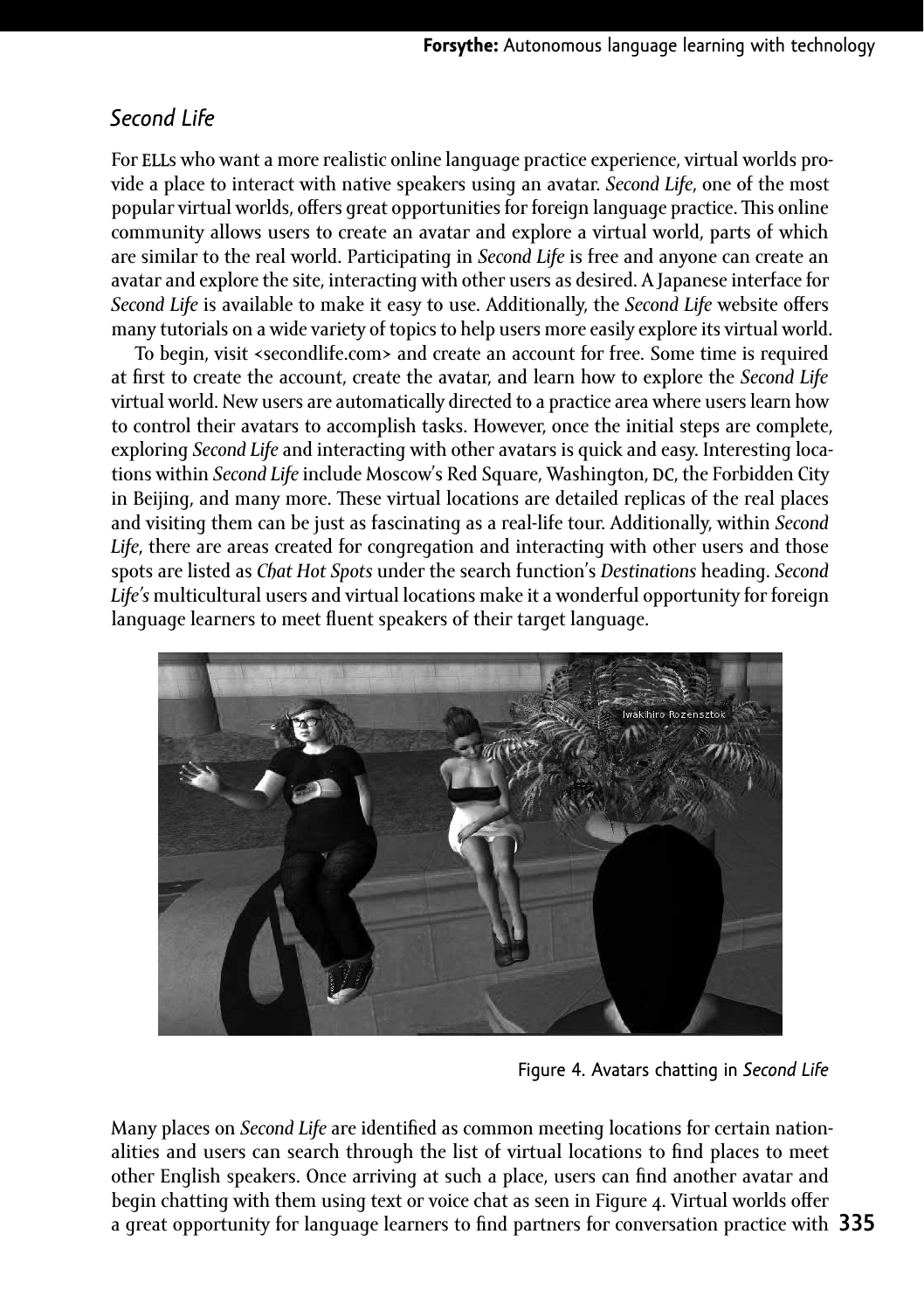anonymity so there is no fear of losing face or being ashamed of low confidence in speaking English. In *Second Life*, avatars can use both voice and text chat options to practice all four language skills while learning about other cultures.

#### *Other options*

In addition to the aforementioned tools for language practice, ELLs can also take advantage of the thousands of activities, *YouTube* videos, streaming television shows, podcasts, and chat options on the Internet today. Anyone who desires to learn a foreign language has an amazing amount of resources available to them. This article has provided a few of the more interactive options for learners to improve their English conversation skills and bolster their confidence conveniently with the use of technology. While these tools are not a golden ticket to instant fluency, they do provide a means to practice the language at a convenient time and location so that the learner's skills will not atrophy due to a lack of practice.

## **Conclusion**

MEXT's desire to provide more communicative English language instruction will require JTEs to be prepared to meet this new demand. To do so, they need to feel comfortable with their own English communication ability. Fennelly and Luxton (2011) remind us that students' attitudes toward English suffer when their teachers are not adequately trained (p. 23). While many, if not most JTEs desire to improve their English ability, the demands of their job leave little time for language practice. Technology provides **ITE**s opportunities for language practice at a convenient time with native speakers around the world through peer mentorship websites such as *The Mixxer*, *Livemocha,* and virtual worlds such as *Second Life*. JTEs and language learners alike need to take advantage of these resources and focus on becoming not only comfortably conversant in English, but also fluent so that they have better opportunities to succeed in the interconnected global community of the 21st Century.

# **References**

- Fennelly, M. & Luxton. R. (2011). Are they ready? On the verge of compulsory English, elementary school teachers lack confidence. *The Language Teacher*, *35*(2), 20–24.
- Livemocha. (2013). *Help page.* Retrieved from <www.livemocha.com/help>
- Ministry for Education, Culture, Sports, Science, and Technology Japan (MEXT). (2008). *Educational reform: Basic plan for the promotion of education. Chapter 3*. Retrieved from <www.mext.go.jp/english/reform/1260283.htm>
- MEXT. (2011). Chapter 4 foreign language activities. *Improvement of Academic Abilities (Courses of Study)*. Retrieved from <www.mext.go.jp/english/elsec/1303755.html>
- MEXT, Commission on the Development of Foreign Language Proficiency. (2011). *Survey on the five proposals and specific measures for developing proficiency in English for international communication* (Provisional translation). Retrieved from <www.mext. go.jp/english/elsec/1319701.htm>
- MEXT, Elementary and Secondary Education Bureau. (2011). *The revisions of the courses of study for elementary and secondary schools*. Retrieved from <www.mext.go.jp/english/ elsec/\_icsFiles/afieldfile/2011/03/28/1303755\_001.pdf>